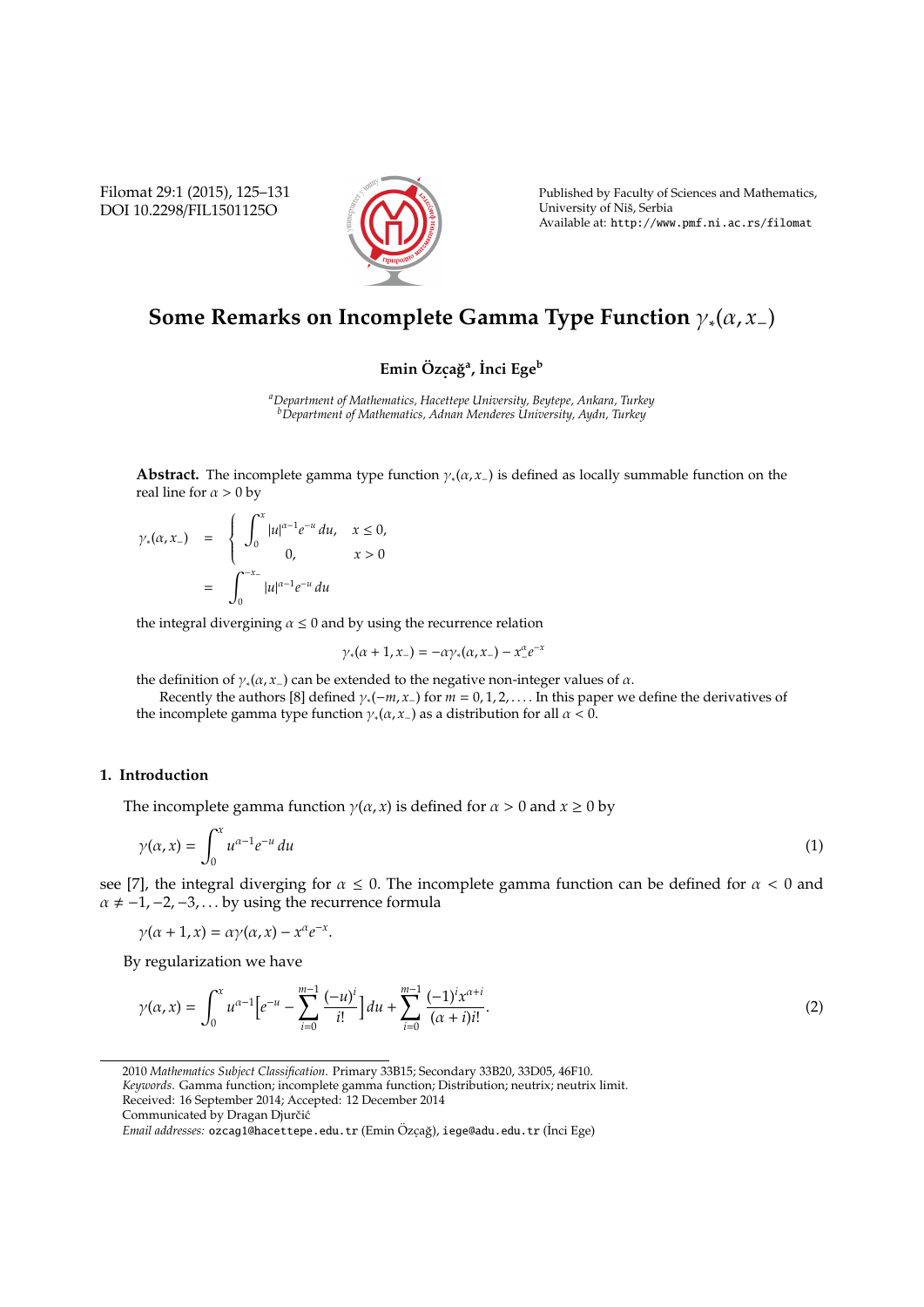for  $-m < \alpha < -m + 1$  and  $x > 0$ . It follows from the definition of gamma function that

$$
\lim_{x\to\infty}\gamma(\alpha,x)=\Gamma(\alpha)
$$

for  $\alpha \neq 0, -1, -2, \ldots$ , see [4, 6, 9].

In the following we let N be the neutrix [1, 4, 8, 9] having domain  $N' = \{ \varepsilon : 0 < \varepsilon < \infty \}$  and range  $N''$  the real numbers, with negligible functions finite linear sums of the functions

$$
\varepsilon^{\lambda} \ln^{r-1} \varepsilon, \quad \ln^{r} \varepsilon \qquad (\lambda < 0, \quad r \in \mathbb{Z}^{+})
$$
\n<sup>(3)</sup>

and all functions of  $\varepsilon$  which converge to zero in the normal sense as  $\varepsilon$  tends to zero.

If  $f(\varepsilon)$  is a real (or complex) valued function defined on *N'* and if it is possible to find a constant  $\beta$  such that  $f(\varepsilon) - \beta$  is in N, then  $\beta$  is called the neutrix limit of  $f(\varepsilon)$  as  $\varepsilon \to 0$  and we write N−lim<sub> $\varepsilon \to 0$ </sub>  $f(\varepsilon) = \beta$ .

Note that if a function  $f(\varepsilon)$  tends to  $\beta$  in the normal sense as  $\varepsilon$  tends to zero, it converges to  $\beta$  in the neutrix sense.

On using equation (2), the incomplete gamma function  $\gamma(\alpha, x)$  was also defined by

$$
\gamma(\alpha, x) = \mathbf{N} - \lim_{\varepsilon \to 0} \int_{\varepsilon}^{x} u^{\alpha - 1} e^{-u} du
$$

for all  $\alpha \in \mathbb{R}$  and  $x > 0$ , and it was shown that  $\lim_{x \to \infty} \gamma(-m, x) = \Gamma(-m)$  for  $m \in \mathbb{N}$ , see [4, 9].

The r-th derivative of  $\gamma(\alpha, x)$  was similarly defined by

$$
\gamma^{(r)}(\alpha, x) = \mathbf{N} - \lim_{\varepsilon \to 0} \int_{\varepsilon}^{x} u^{\alpha - 1} \ln^{r} u e^{-u} du
$$

for all  $\alpha$  and  $r = 0, 1, 2, \dots$ , provided that the neutrix limit exists, see [9].

The incomplete gamma function with negative arguments are difficult to compute, see [5]. In [10] Thompson gave the algorithm for accurately computing the incomplete gamma function  $\gamma(\alpha, x)$  in the cases where  $\alpha = n + \frac{1}{2}, n \in \mathbb{Z}$  and  $x < 0$ .

However, it was pointed out in [3] that equation (1) could be replaced by the equation

$$
\gamma(\alpha, x) = \int_0^x |u|^{\alpha - 1} e^{-u} du \tag{4}
$$

and this equation was used to define  $\gamma(\alpha, x)$  for all x and  $\alpha > 0$ , the integral again diverging for  $\alpha \leq 0$ .

### **2.** The Locally Summable Function  $\gamma_*(\alpha, x_-)$

The locally summable function  $\gamma_*(\alpha, x_-)$  is defined on the real line for  $\alpha > 0$  by

$$
\gamma_*(\alpha, x_-) = \begin{cases} \int_0^x |u|^{\alpha - 1} e^{-u} du, & x \le 0, \\ 0, & x > 0 \end{cases}
$$
  
= 
$$
\int_0^{-x_-} |u|^{\alpha - 1} e^{-u} du
$$
 (5)

see [3, 8] and can be defined as a distribution for  $\alpha < 0$  and  $\alpha \neq -1, -2, \dots$  by recurrence formula

$$
\gamma_*(\alpha + 1, x_{-}) = -\alpha \gamma_*(\alpha, x_{-}) - x_{-}^{\alpha} e^{-x}.
$$
\n(6)

If  $-m < \alpha < -m+1, m \in \mathbb{N}$  it is defined by

$$
\gamma_*(\alpha, x_-) = \int_0^{-x_-} |u|^{\alpha-1} \Big[ e^{-u} - \sum_{i=0}^{m-1} \frac{(-u)^i}{i!} \Big] du - \sum_{i=0}^{m-1} \frac{x_-^{\alpha+i}}{(\alpha+i)i!}.
$$
 (7)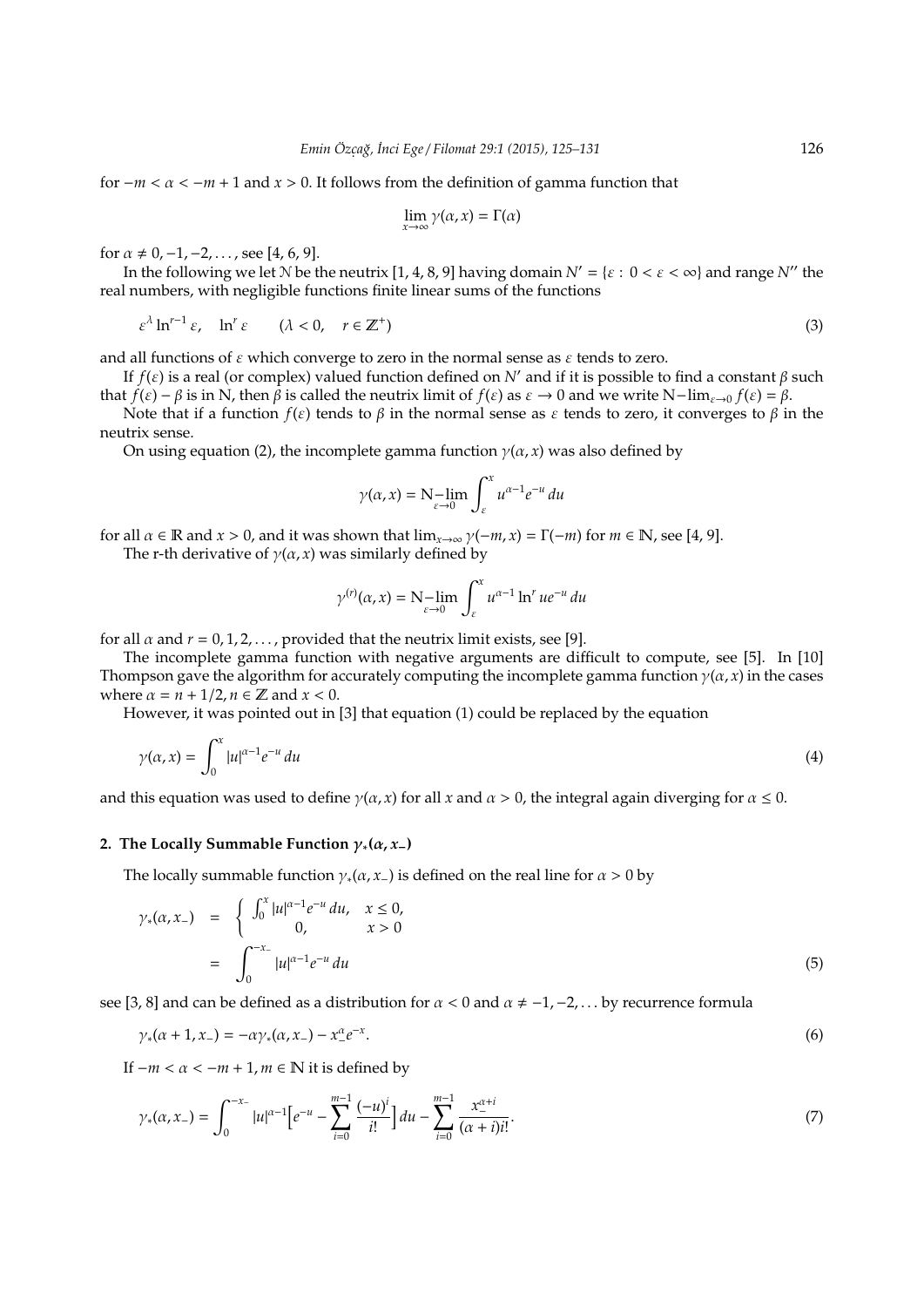It was noted in [8] that the function  $\gamma_*(\alpha, x_-)$  can be defined by

$$
\gamma_*(\alpha,x_-) = \mathop{\rm N-lim}_{\varepsilon \to 0} \int_{-\varepsilon}^{-x_-} |u|^{\alpha-1} e^{-u} \, du
$$

and this suggusted that the incomplete gamma type function  $\gamma_*(-m, x_-)$  be defined by

$$
\gamma_*(-m,x_-) = N - \lim_{\varepsilon \to 0} \int_{-\varepsilon}^{-x_-} |u|^{-m-1} e^{-u} du \tag{8}
$$

for  $x < 0$  and  $m \in \mathbb{N}$ . Using equation (7) and taking the neutrix limit, it was shown that

$$
\gamma_{*}(-m, x_{-}) = N - \lim_{\varepsilon \to 0} \int_{-\varepsilon}^{-x_{-}} |u|^{-m-1} e^{-u} du
$$
  
= 
$$
\int_{0}^{-x_{-}} |u|^{-m-1} \Big[ e^{-u} - \sum_{i=0}^{m} \frac{(-u)^{i}}{i!} \Big] du - \sum_{i=0}^{m-1} \frac{x_{-}^{i-m}}{(m-i)i!} - \frac{1}{m!} \ln x_{-}
$$
 (9)

and also written in the form

$$
\gamma_{*}(-m, x_{-}) = \int_{0}^{-1} |u|^{-m-1} \Big[ e^{-u} - \sum_{i=0}^{m} \frac{(-u)^{i}}{i!} \Big] du + \int_{-1}^{-x_{-}} |u|^{-m-1} e^{-u} du + \sum_{i=0}^{m-1} \frac{1}{(m-i)i!}.
$$
\n(10)

If  $m = 0$ , then

$$
\gamma_*(0, x_-) = N_{\varepsilon \to 0} - \lim_{\varepsilon \to 0} \int_{-\varepsilon}^{-x_-} |u|^{-1} e^{-u} du
$$
  
= 
$$
\int_0^{-x_-} |u|^{-1} (e^{-u} - 1) du - \ln x_-.
$$
 (11)

Taking the derivative of  $\gamma_*(\alpha, x_-)$ , we have

$$
\gamma_*^{(r)}(\alpha, x_-) = N - \lim_{\varepsilon \to 0} \int_{-\varepsilon}^{-x_-} |u|^{\alpha - 1} \ln^r |u| e^{-u} du
$$
\n(12)

for all  $\alpha < 0$ ,  $r = 0, 1, 2, ...$  and  $x < 0$ .

The distribution  $x^{-m}$  is defined by

$$
x_{-}^{-m}=-\frac{1}{(m-1)!}(\ln x_{-})^{(m)}.
$$

The definition of  $x_1$ <sup>-*m*</sup> here is not the same as Gelfand and Shilov's definition of  $x_1$ <sup>-*m*</sup> which we will denote by *F*(*x*−,−*m*) and it is shown that

$$
x_{-}^{-m} = F(x_{-}, -m) + \frac{\phi(m-1)}{(m-1)!} \delta^{(m-1)}(x)
$$
\n(13)

for  $m = 1, 2, ...,$  see [2], where

$$
\phi(m) = \begin{cases} 0, & m = 0, \\ \sum_{i=1}^{m} i^{-1}, & m > 0. \end{cases}
$$

The following two equations are easily satisfied;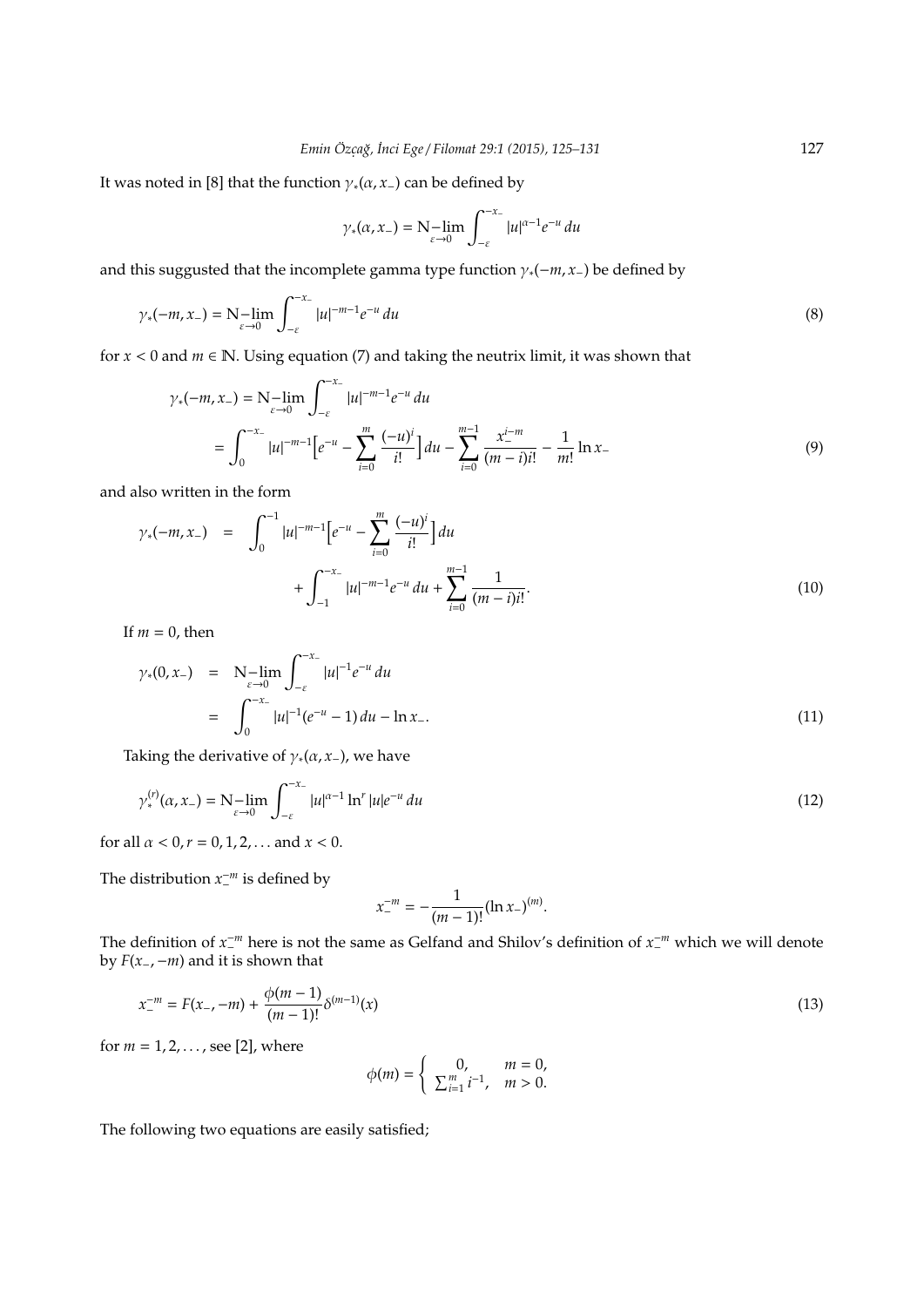$$
N - \lim_{\varepsilon \to 0} \int_{-\infty}^{-\varepsilon} |x|^\alpha \varphi(x) \, dx = \langle x^\alpha_-, \varphi(x) \rangle \tag{14}
$$

if −*m* − 1 < α < −*m* for *m* = 1, 2, . . . and

$$
N - \lim_{\varepsilon \to 0} \int_{-\infty}^{-\varepsilon} x^{-m} \varphi(x) \, dx = (-1)^m \langle F(x_-, -m), \varphi(x) \rangle \tag{15}
$$

for arbitrary  $\varphi \in \mathcal{D}$  and  $m = 1, 2, \dots$ .

In fact, we have

$$
\int_{-\infty}^{-\varepsilon} |x|^{\alpha} \varphi(x) dx = \int_{-\infty}^{-\varepsilon} |x|^{\alpha} \Big[ \varphi(x) - \sum_{i=0}^{m-1} \frac{\varphi^{(i)}(0)}{i!} x^{i} \Big] dx + \sum_{i=0}^{m-1} \frac{\varphi^{(i)}(0)}{i!} \int_{-\infty}^{-\varepsilon} (-x)^{\alpha+i} dx
$$

$$
= \int_{-\infty}^{-\varepsilon} |x|^{\alpha} \Big[ \varphi(x) - \sum_{i=0}^{m-1} \frac{\varphi^{(i)}(0)}{i!} x^{i} \Big] dx - \sum_{i=0}^{m-1} \frac{\varphi^{(i)}(0) \varepsilon^{\alpha+i+1}}{(\alpha+i+1)i!}
$$

and thus

$$
N-\lim_{\varepsilon \to 0} \int_{-\infty}^{-\varepsilon} |x|^{\alpha} \varphi(x) dx = \int_{-\infty}^{0} |x|^{\alpha} [\varphi(x) - \sum_{i=0}^{m-1} \frac{\varphi^{(i)}(0)}{i!} x^{i}] dx
$$
  
=  $\langle |x|^{\alpha}, \varphi(x) \rangle$ 

proving equation(14).

Similarly

$$
\int_{-\infty}^{-\varepsilon} x^{-m} \varphi(x) dx = \int_{-\infty}^{-\varepsilon} x^{-m} \Big[ \varphi(x) - \sum_{i=0}^{m-2} \frac{\varphi^{(i)}(0)}{i!} x^{i} - H(x+1) \frac{\varphi^{(m-1)}(0) x^{m-1}}{m-1!} \Big] dx + \sum_{i=0}^{m-2} \frac{\varphi^{(i)}(0)}{i!} \int_{-\infty}^{-\varepsilon} x^{-m+i} dx + \frac{\varphi^{(m-1)}(0)}{(m-1)!} \int_{-\infty}^{-\varepsilon} x^{-1} dx
$$

and it follows that

$$
N-\lim_{\varepsilon \to 0} \int_{-\infty}^{-\varepsilon} x^{-m} \varphi(x) dx =
$$
  
= 
$$
\int_{-\infty}^{0} x^{-m} [\varphi(x) - \sum_{i=0}^{m-2} \frac{\varphi^{(i)}(0)}{i!} x^{i} - H(x+1) \frac{\varphi^{(m-1)}(0) x^{m-1}}{m-1)!}] dx
$$
  
=  $(-1)^{m} \langle F(x_{-}, -m), \varphi(x) \rangle$ 

proving equation (15).

The following theorem was given in [3].

**Theorem 2.1.**

$$
N - \lim_{\varepsilon \to 0} \int_{-\infty}^{-\varepsilon} \varphi(x) \int_{-\varepsilon}^{-x_{-}} |u|^{\alpha} du \, dx = -\frac{\langle x_{-}^{\alpha+1}, \varphi(x) \rangle}{\alpha+1}
$$
(16)

*if* −*m* − 1 < α < −*m*, *m* = 1, 2, . . . *and*

$$
N-\lim_{\varepsilon \to 0} \int_{-\infty}^{-\varepsilon} \varphi(x) \int_{-\varepsilon}^{-x_{-}} u^{-1} du dx = \langle \ln x_{-}, \varphi(x) \rangle,
$$
\n(17)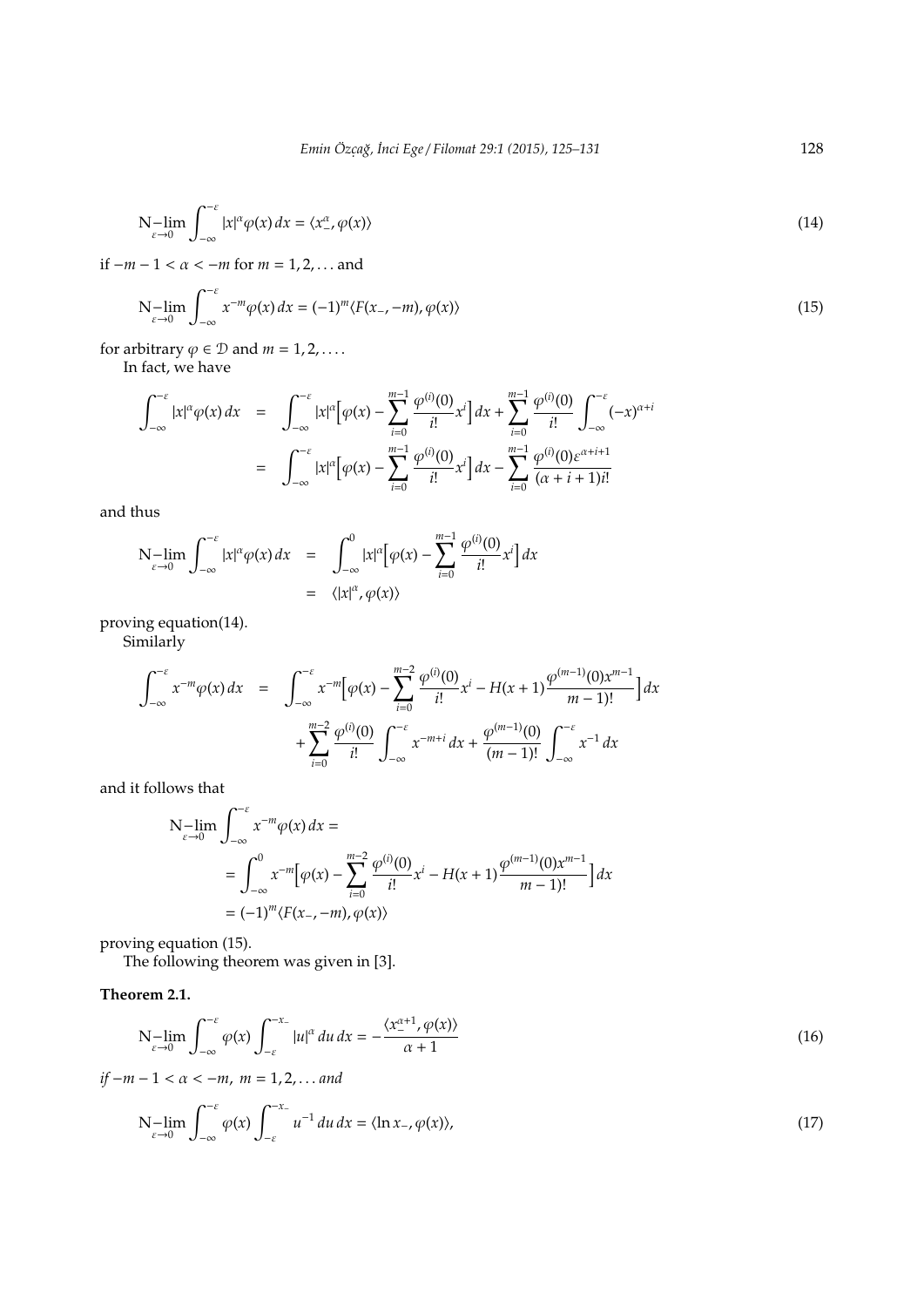$$
N-\lim_{\varepsilon \to 0} \int_{-\infty}^{-\varepsilon} \varphi(x) \int_{-\varepsilon}^{-x_{-}} u^{-m} du dx = \frac{\langle F(x_{-}, -m+1), \varphi(x) \rangle}{m-1} + \frac{(-1)^{m} \langle \delta^{(m-2)}(x), \varphi(x) \rangle}{(m-1)(m-1)!} = \frac{\langle x_{-}^{-m+1}, \varphi(x) \rangle}{m-1} + \frac{(-1)^{m} \varphi(m-1) \langle \delta^{(m-2)}(x), \varphi(x) \rangle}{(m-1)(m-1)!} \tag{18}
$$

*for m* = 2, 3, ... *and arbitrary*  $\varphi \in \mathcal{D}$ .

Equations (7) and (16) suggest that the distribution  $\gamma_*(\alpha, x_-)$  can be defined by

$$
\langle \gamma_*(\alpha, x_-), \varphi(x) \rangle = N - \lim_{\varepsilon \to 0} \int_{-\infty}^{-\varepsilon} \varphi(x) \int_{-\varepsilon}^{-x_-} |u|^{\alpha - 1} e^{-u} du dx \tag{19}
$$

if  $-m-1 < \alpha < -m$  for  $m = 1, 2, ...$  and  $\varphi \in \mathcal{D}$ . As consequence of equation (19), we define  $\gamma_*(-m, x_-)$  as follows.

**Definition 2.2.** *The distribution*  $\gamma_*(-m, x_-)$  *is defined by* 

$$
\langle \gamma_*(-m,x_-), \varphi(x) \rangle = \mathcal{N} - \lim_{\varepsilon \to 0} \int_{-\infty}^{-\varepsilon} \varphi(x) \int_{-\varepsilon}^{-x_-} |u|^{-m-1} e^{-u} du dx
$$

*for*  $m = 1, 2, \ldots$  *and*  $\varphi \in \mathcal{D}$ .

**Theorem 2.3.**

$$
\langle \gamma_*^{(r)}(\alpha, x_-), \varphi(x) \rangle = (-1)^r \mathcal{N} - \lim_{\varepsilon \to 0} \int_{-\infty}^{-\varepsilon} \varphi(x) \int_{-\varepsilon}^{-x_-} |u|^{\alpha - 1} e^{-u} du dx
$$
  
= (-1)<sup>r</sup> \langle \gamma\_\*(\alpha, x\_-), \varphi^{(r)}(x) \rangle

*if*  $-m-1 < \alpha < -m$  for  $m = 1, 2, \dots$  and  $\varphi \in \mathcal{D}$ .

*Proof.*

$$
(-1)^{r} \mathbf{N} - \lim_{\varepsilon \to 0} \int_{-\infty}^{-\varepsilon} \varphi^{(r)}(x) \int_{-\varepsilon}^{-x_{-}} |u|^{\alpha - 1} e^{-u} du dx =
$$
  

$$
= (-1)^{r} \mathbf{N} - \lim_{\varepsilon \to 0} \int_{-\infty}^{-\varepsilon} \varphi^{(r)}(x) \int_{-\varepsilon}^{-x_{-}} |u|^{\alpha - 1} \Big[ e^{-u} - \sum_{i=0}^{m-1} \frac{(-u)^{i}}{i!} \Big] du dx
$$
  

$$
+ (-1)^{r} \mathbf{N} - \lim_{\varepsilon \to 0} \sum_{i=0}^{m-1} \int_{-\infty}^{-\varepsilon} \frac{\Big[ e^{\alpha + i} - x_{-}^{\alpha + i} \Big]}{(\alpha + i)^{i!}} \varphi^{(r)}(x) du dx
$$

On using Taylor's theorem we have

$$
N-\lim_{\varepsilon \to 0} \int_{-\infty}^{-\varepsilon} \varepsilon^{\alpha+i} \varphi^{(r)}(x) dx =
$$
  
=  $N-\lim_{\varepsilon \to 0} \varepsilon^{\alpha+i} [\psi(-\varepsilon) - \psi(-\infty)]$   
=  $N-\lim_{\varepsilon \to 0} \varepsilon^{\alpha+i} \sum_{j=0}^{m-2} \frac{(-\varepsilon)^j \psi^{(j)}(0)}{j!} + (-1)^{m-1} \lim_{\varepsilon \to 0} \frac{\varepsilon^{m+\alpha} \varphi^{(m-1)}(-\xi \varepsilon)}{(m-1)!}$   
= 0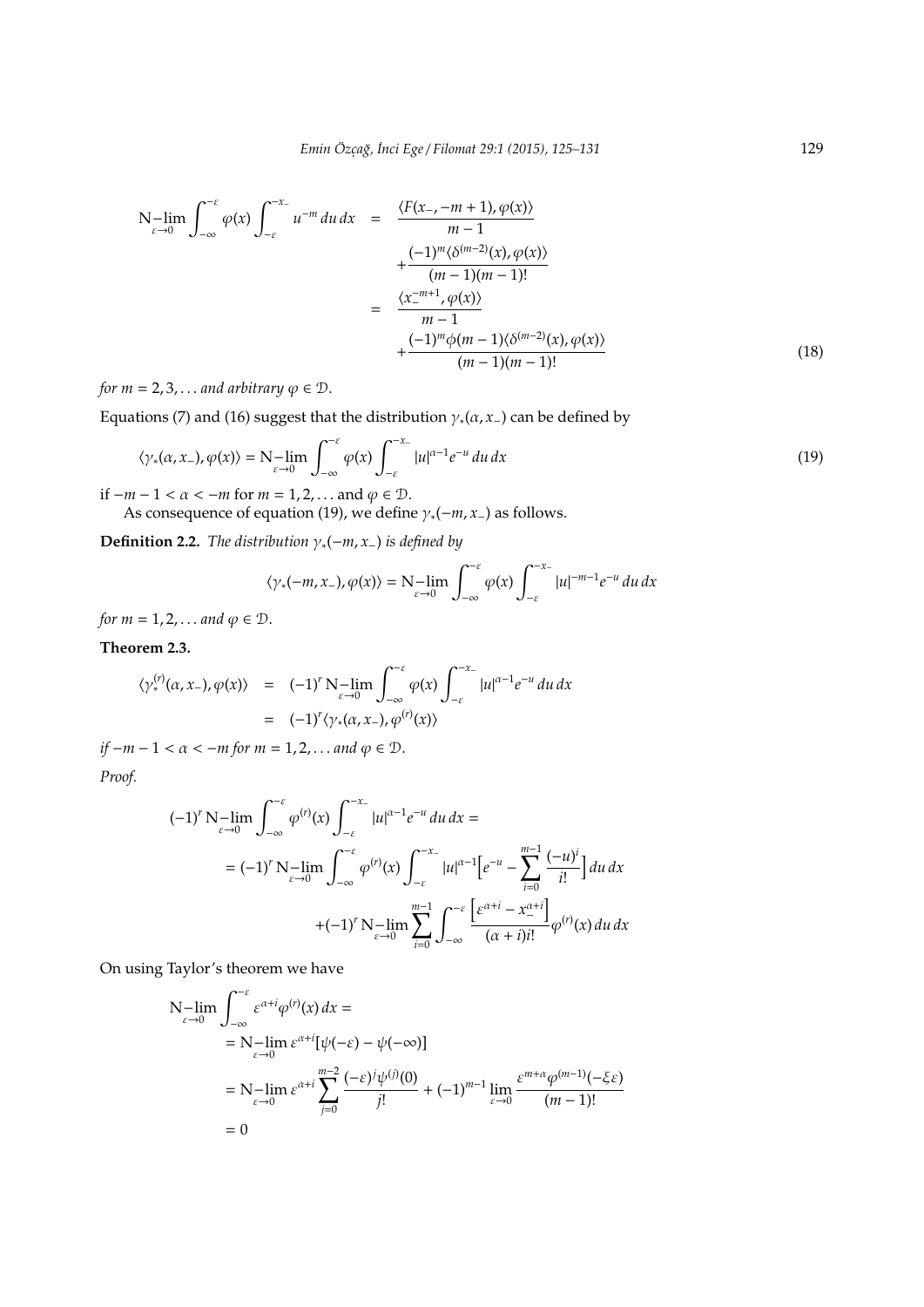where  $\psi(x)$  is the primitive of  $\varphi^{(r)}(x)$ . Thus

$$
(-1)^{r} N - \lim_{\varepsilon \to 0} \int_{-\infty}^{-\varepsilon} \varphi^{(r)}(x) \int_{-\varepsilon}^{-x_{-}} |u|^{\alpha - 1} e^{-u} du dx =
$$
  

$$
= (-1)^{r} N - \lim_{\varepsilon \to 0} \int_{-\infty}^{-\varepsilon} \varphi^{(r)}(x) \int_{-\varepsilon}^{-x_{-}} |u|^{\alpha - 1} \Big[ e^{-u} - \sum_{i=0}^{m-1} \frac{(-u)^{i}}{i!} \Big] du dx
$$
  

$$
-(-1)^{r} \sum_{i=0}^{m-1} \frac{1}{(\alpha + i)i!} \langle x_{-}^{\alpha + i}, \varphi^{(r)}(x) \rangle
$$
  

$$
= (-1)^{r} \langle \gamma_{*}(\alpha, x_{-}), \varphi^{(r)}(x) \rangle.
$$

 $\Box$ 

Theorem 2.3 suggests the following definition.

**Definition 2.4.** *The distribution*  $\gamma_*^{(r)}$ ( $-m, x$ <sub>−</sub>) *is defined by* 

$$
\langle \gamma_*^{(r)}(-m, x_-), \varphi(x) \rangle = (-1)^r \mathcal{N} - \lim_{\varepsilon \to 0} \int_{-\infty}^{-\varepsilon} \varphi(x) \int_{-\varepsilon}^{-x_-} |u|^{-m-1} e^{-u} du dx
$$
  
= (-1)<sup>r</sup> \langle \gamma\_\*(-m, x\_-), \varphi^{(r)}(x) \rangle

*for arbitrary*  $\varphi \in \mathcal{D}$  *and r, m* = 1, 2, ...

**Theorem 2.5.** *The following equations*

$$
\langle \gamma_{*}^{(r)}(0, x_{-}), \varphi(x) \rangle = (-1)^{r} \int_{-\infty}^{0} \varphi^{(r)}(x) \int_{0}^{-x_{-}} |u|^{-1} (e^{-u} - 1) du
$$
  

$$
-(-1)^{r} \langle \ln x_{-}, \varphi^{(r)}(x) \rangle
$$
  

$$
= (-1)^{r} \langle \gamma_{*}(0, x_{-}), \varphi^{(r)}(x) \rangle
$$
 (20)

*and*

$$
\langle \gamma_{*}^{(r)}(-m, x_{-}), \varphi(x) \rangle = (-1)^{r} \langle \gamma_{*}(-m, x_{-}), \varphi^{(r)}(x) \rangle
$$
  
\n
$$
= (-1)^{r} \int_{-\infty}^{0} \varphi^{(r)}(x) \int_{0}^{-x_{-}} |u|^{-m-1} \Big[ e^{-u} - \sum_{i=0}^{m} \frac{(-u)^{i}}{i!} \Big] du \, dx
$$
  
\n
$$
-(-1)^{r} \sum_{i=0}^{m-1} \frac{1}{(m-i)i!} \langle F(x_{-}, -m+i), \varphi^{(r)}(x) \rangle
$$
  
\n
$$
-(-1)^{r} \sum_{i=0}^{m-1} \frac{\varphi(m-i-1)}{(m-i)!i!} \langle \delta^{(m-i-1)}(x), \varphi^{(r)}(x) \rangle
$$
  
\n
$$
- \frac{(-1)^{r}}{m!} \langle \ln x_{-}, \varphi^{(r)}(x) \rangle
$$
 (21)

*hold for arbitrary*  $\varphi \in \mathcal{D}$  *and*  $m = 1, 2, \dots$  *and*  $r = 0, 1, 2, \dots$ 

*Proof.* Equation (20) follows from equation (11) and Definition 2. Similarly Equation (21) follows from equations (9) and (13) and Definition 2.4.  $\Box$